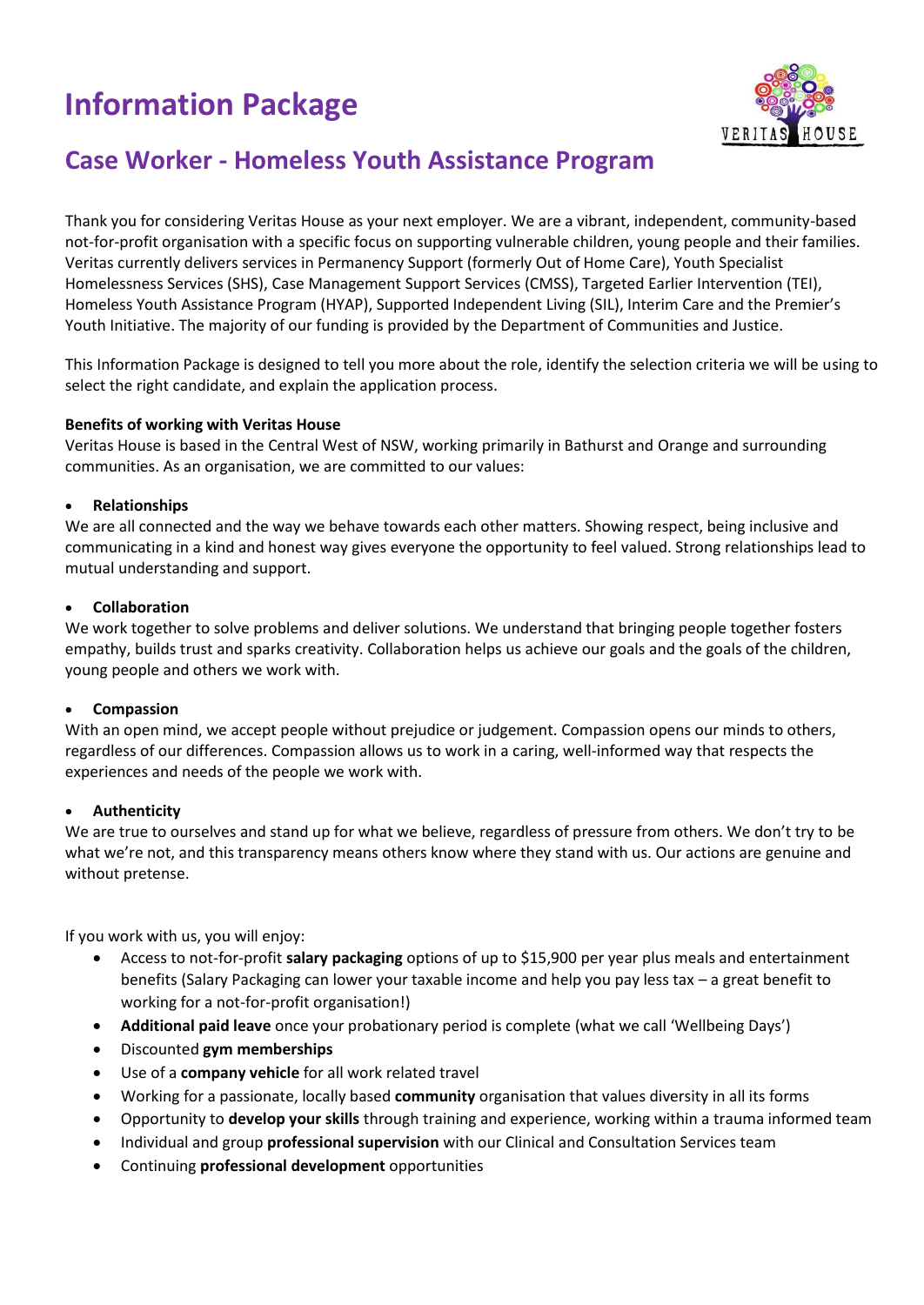- Work for an organisation with a **diverse range of services**, including Permanency , Youth Specialist Homelessness Services, Case Work Support Service, Targeted Earlier Intervention, Homeless Youth Assistance Program, Supported Independent Living, Interim Care  and Premier's Youth Initiative.
- **Great career opportunities** the chance to move into different roles in different services, to experience "higher duties" when a more senior worker is on leave, to be coached and mentored by experienced senior workers. Two of our current Executive Management Team commenced their careers with Veritas House as casual youth workers! If you believe you meet the selection criteria, find that our values resonate and are passionate about of our mission of providing values based and child-centred care, advocacy and support in Central Western NSW, we'd like to hear from you.

If you believe you meet the selection criteria, find that our values resonate and are passionate about of our mission of providing values based and client-centred care, advocacy and support in Central Western NSW, we'd like to hear from you.

# **Advertisement**

# **Case Worker - Homeless Youth Assistance Program**

Veritas House is a vibrant not-for-profit, community-based organisation with a specific focus on supporting vulnerable children, young people & their families. Veritas currently delivers services in a range of DCJ-funded programs, across Bathurst and Orange and the surrounding communities.

Caseworkers in our HYAP program work with children and young people 12 to 15 years old who are at risk of or experiencing homelessness. They assist young people to:

- Rebuild family, kin and cultural connections
- Build age appropriate living skills
- Engage with education, training and/or employment,
- Access mainstream health, mental health and wellbeingservices
- Engage with the broader community

This is a permanent, full-time position.

# **Selection Criteria**

Your application will only be considered if you include a statement that addresses the following selection criteria (HINT: use each as a separate heading, write about your experience in your answer, and include the document as part of your cover letter) :

- 1. Minimum Diploma level qualification in Community Services or equivalent, or extensive equivalent experience in case management work or youth work with young people and families in a community services environment;
- 2. Demonstrated understanding of and experience in working within NSW Child Protection Legislation and Regulation, including knowledge of the NSW Keep Them Safe Initiative and employee's role as Mandatory Reporters.
- 3. Understanding of the precursors of Homelessness and the ability to reduce risk for young people through family intervention and mediation skills.
- 4. Experience of working with clients from specific target groups i.e. Aboriginal and Culturally and Linguistic Diverse and an understanding of their particular needs.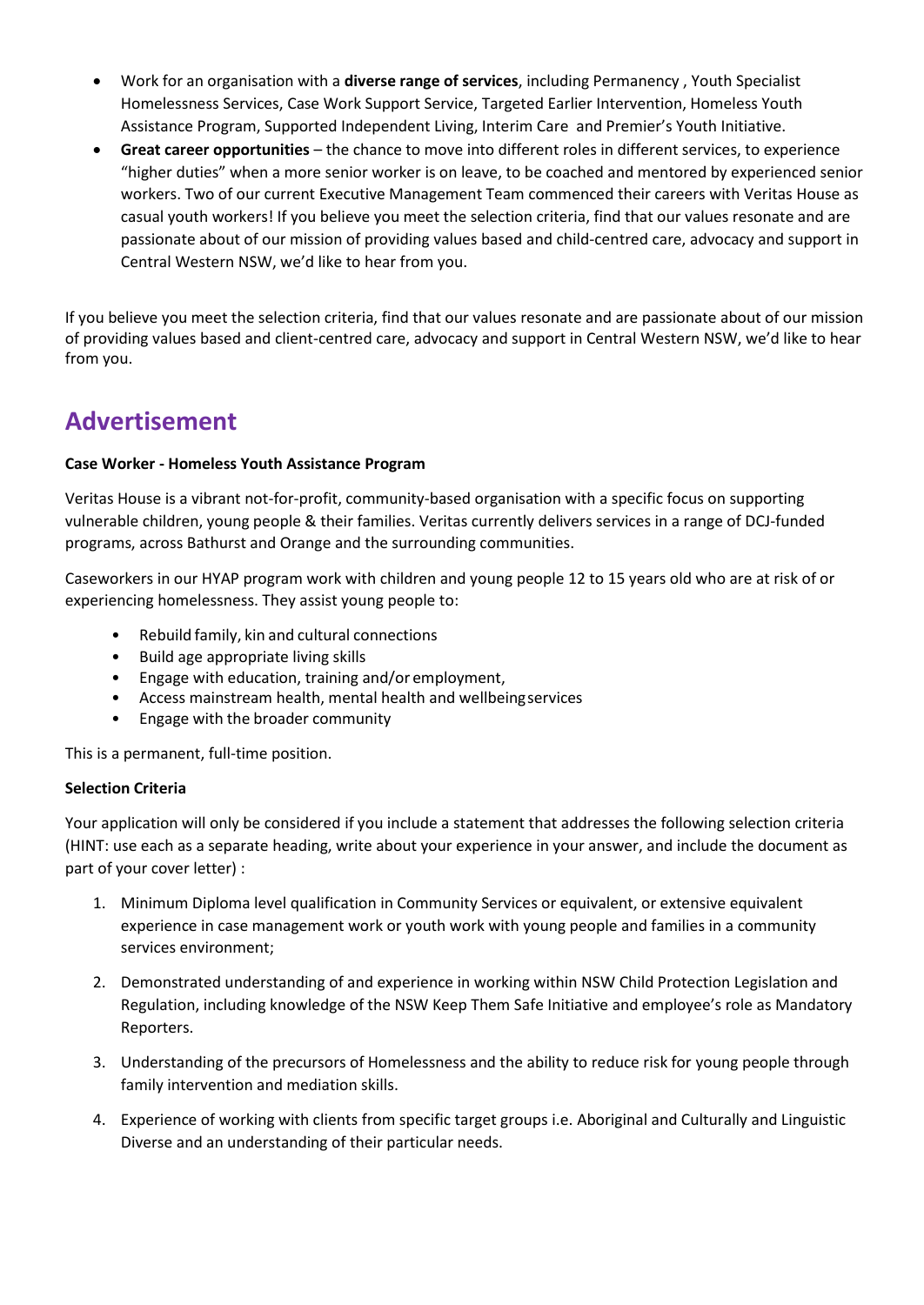- 5. Demonstrated experience of working in a complex interagency case management environment with the ability to gather information and compile comprehensive reports and work with clients and with other service providers and agencies.
- 6. Demonstrated ability to work with and advocate for people exhibiting challenging behaviours.
- 7. Demonstrated ability to engage and work with children, young people and their families who are experiencing homelessness or who are at imminent risk of homelessness, including on an outreach basis.
- 8. High level written skills, advanced computer skills along with knowledge of Microsoft Office 2010 and the use of data and case management reporting portals.
- 9. A valid, unrestricted driver's licence (we provide the vehicle) and first aid certificate (or willingness to obtain one within the first 4 weeks of employment).

If you have the skills and passion for this challenging role, please apply!

All employment at Veritas House is subject to a clear Working with Children Check, Full Covid Vaccination & satisfactory National Criminal Screening. You must also have appropriate working rights to apply for this role (working visas of less than 12 months will not be considered).

## **To apply**

Full details of the position, including the selection criteria and information on how to apply, can be found in the Information Package on our website: **[www.veritashouse.org.au](http://www.veritashouse.org.au/)**

#### **Applications close at 9.00 am on Monday 23rd May 2022**

*We hire on merit alone and welcome the true, authentic and diverse person you are.*

*We value a team as diverse as our community! Irrespective of your culture, ethnicity, race, gender identity, age, linguistic background, religion, disability or sexual orientation – we welcome the unique contributions that you can bring to the Veritas House team, and celebrate diversity in everything that makes you, YOU!*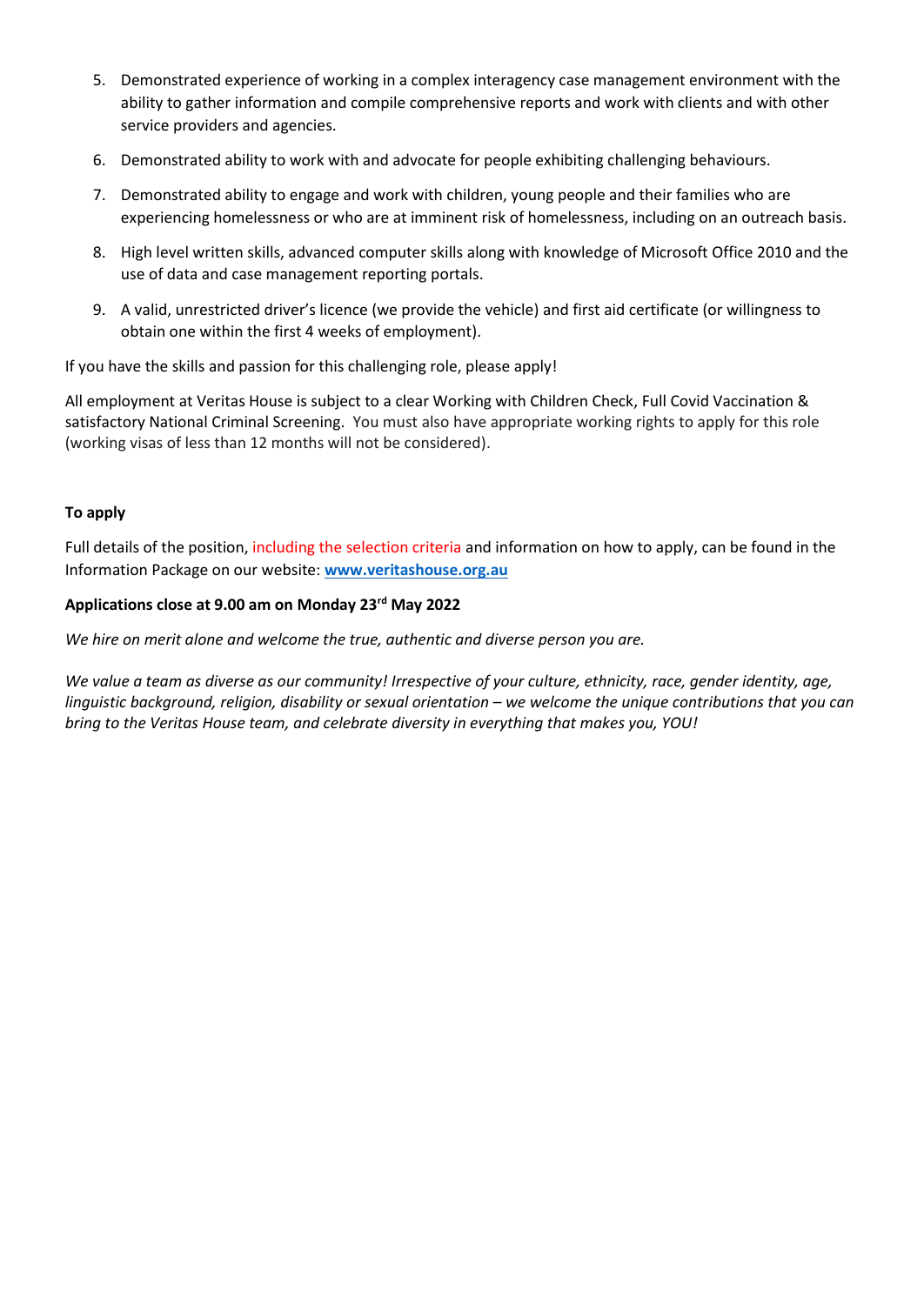# **To apply for this role**

These guidelines aim to assist you in submitting applications for advertised vacancies with Veritas House.

The following may assist you in preparing your application:

- Carefully read through this Information Package.
- Conduct some initial research on the organisation by browsing the website and reading key resources.
- If required, seek clarification or additional information on the organisation and/or theposition.
- Decide whether you possess, and can demonstrate, your skills and experience against the selection criteria.
- When addressing the selection criteria, provide examples to demonstrate and substantiate your claims. Examples should outline a situation, identify the action you took, and summarise the subsequent result. Keep your responses concise and in addition to yourresume.
- Be aware of the closing date. If, for any reason you cannot submit your application by the closing date, you should ring the contact person to see if a late application will be accepted.
- If you require any special arrangements (e.g. wheelchair access, hearing or visual aids) when attending interview, please discuss these with the contact person when the interview is being arranged.

# **What you need to include in your application**

Veritas House uses a streamlined approach to recruitment. **All applications require**:

- 1. A Cover Letter introducing yourself and outlining your interest in the position
- 2. Statement addressing each of the Selection Criteria (as listed on the last page of thisdocument). Each selection criteria should be identified with a heading, followed by a paragraph providing examples of how you have met the criteria.
- 3. Resume/Curriculum Vitae (CV) that should include:
	- a. contact details including telephone number and email address
	- b. education/qualifications
	- c. an employment history summary including (for each position):
		- i. the employer
		- ii. start and finish dates
		- iii. your position/title
		- iv. your responsibilities and achievements in the position
	- d. professional registrations and/or memberships

You do not need to submit copies of your identification or qualifications. If required, these will be checked later in the recruitment process. References do not need to be included in your application. Referees will only be contacted if required, and your permission to contact them will be sought first.

# **Submitting your application**

Applications should be submitted via email (by the closing date and time) to: **employment@veritashouse.org.au**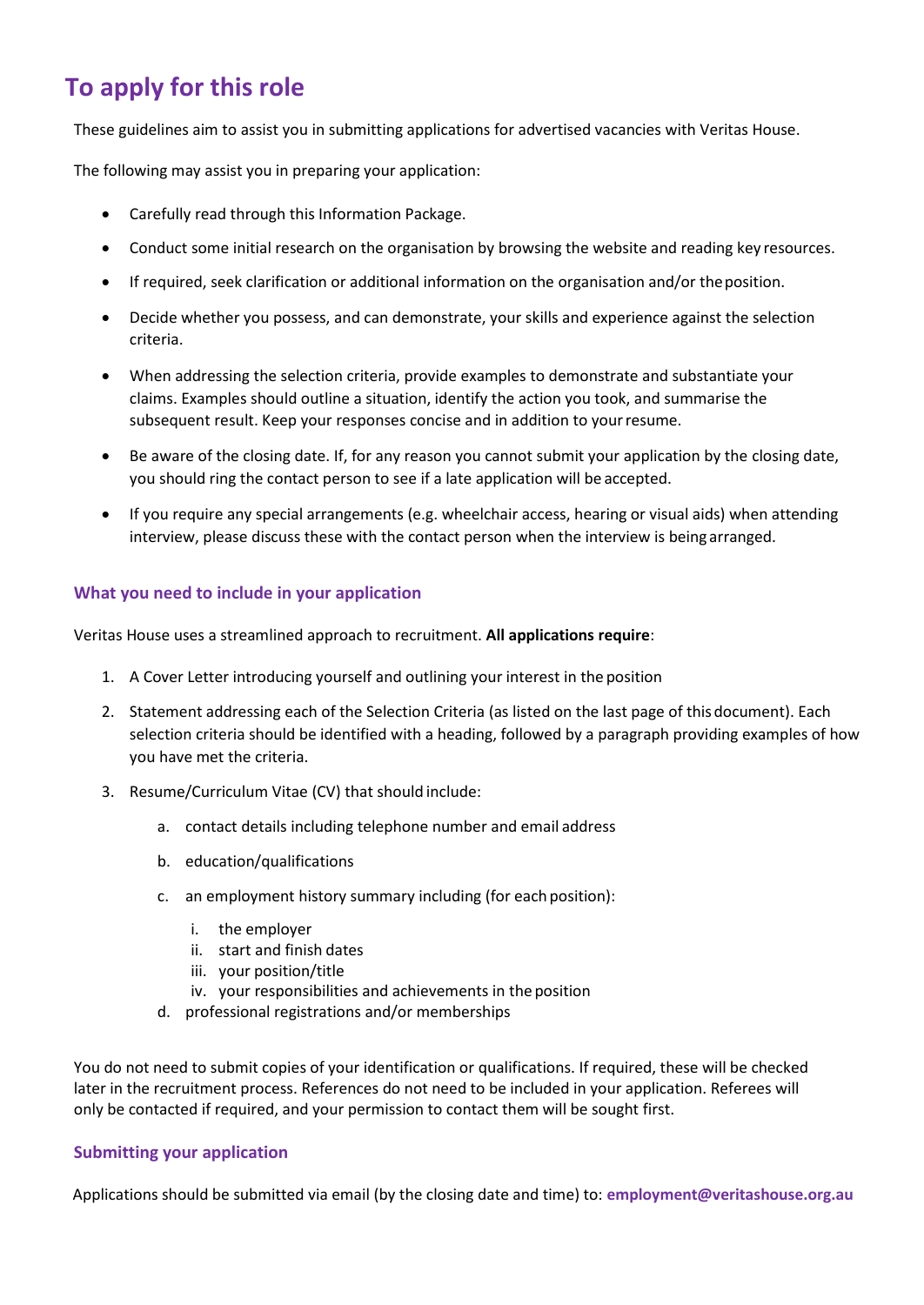# **Position Description**

| <b>Position Title:</b>       | Case Worker - HYAP                                                                                                                                                                                                                    |
|------------------------------|---------------------------------------------------------------------------------------------------------------------------------------------------------------------------------------------------------------------------------------|
| <b>Responsible to:</b>       | <b>Team Leader HEI</b>                                                                                                                                                                                                                |
| Program:                     | Veritas House Specialist Homelessness Service                                                                                                                                                                                         |
| Location:                    | <b>Bathurst</b>                                                                                                                                                                                                                       |
| <b>Relevant Award:</b>       | Social, Community, Home Care, and, Disability Services Industry Award (2010)                                                                                                                                                          |
| <b>Award Classification:</b> | Community Services Employee-Level 4.1 - 4.4.                                                                                                                                                                                          |
| <b>Requirements:</b>         | Possession of or progress towards tertiary qualifications in humanities<br>$\bullet$<br>Current Driver's licence and First Aid Certificate<br>$\bullet$<br>Satisfactory Working with Children and National Police Checks<br>$\bullet$ |

• Full Covid-19 vaccination

## **Objective:**

To support children and young people 12 to 15 years of age who are at risk of or experiencing homelessness to:

- Rebuild family, kin and cultural connections and work towardsfamily reconciliation where appropriate,
- Build age appropriate living skills,
- Engage with education, training and/or employment,
- Access mainstream health, mental health and wellbeingservices,
- Engage with the broader community to support their successful transition to independence.

HYAP aligns with the principles, objectives and intended outcomes of the broader Specialist Homelessness Services system, but with a specific focus on those under 16 years of age who are homeless or at risk of homelessness.

#### **Duties/Responsibilities:**

- Actively participate in local service system planning.
- Work in accordance with current service policies, procedures, aims and objectives, common law and funding agreement guidelines.
- Ensure that the service is provided with particularsensitivity to the individual and cultural needs of all clients.
- Provide Equitable Service Delivery.
- Attend as directed, and actively participate in work related conferences, meetings and training co[urses](http://www.docudesk.com/deskpdf/pdf-studio/buy-studio-x-now)  [some of which may be outside the local area and require overnight](http://www.docudesk.com/deskpdf/pdf-studio/buy-studio-x-now) [stays.](http://www.docudesk.com/deskpdf/pdf-studio/buy-studio-x-now)
- Actively [participate](http://www.docudesk.com/deskpdf/pdf-studio/buy-studio-x-now) in a service evaluation and staff appraisals: identify training needs and dev[elop goals](http://www.docudesk.com/deskpdf/pdf-studio/buy-studio-x-now)  [and work plan for the next](http://www.docudesk.com/deskpdf/pdf-studio/buy-studio-x-now) year.
- Atten[d regular supervision with the Team Leader or IndependentSupervisor.](http://www.docudesk.com/deskpdf/pdf-studio/buy-studio-x-now)
- Bring to staff meetings and if necessary, to the SHS Team Leader [any problems](http://www.docudesk.com/deskpdf/pdf-studio/buy-studio-x-now) or issues that [are/m](http://www.docudesk.com/deskpdf/pdf-studio/buy-studio-x-now)ay affect the [operation of the](http://www.docudesk.com/deskpdf/pdf-studio/buy-studio-x-now) service.
- Ensure [procedures](http://www.docudesk.com/deskpdf/pdf-studio/buy-studio-x-now) are followed in the repair of all property, vehicles and equipment to service stan[dards.](http://www.docudesk.com/deskpdf/pdf-studio/buy-studio-x-now)
- Demonstrate commitment to and promotion of a culture of service excellence and continual improvement.
- Ability [to work flexible hours between locations, work weekends and participate in on-call](http://www.docudesk.com/deskpdf/pdf-studio/buy-studio-x-now) roster.
- [Recognise](http://www.docudesk.com/deskpdf/pdf-studio/buy-studio-x-now) and monitor job stress and personal needs as a worker and take active [respon](http://www.docudesk.com/deskpdf/pdf-studio/buy-studio-x-now)sibility for your [own well-being in the](http://www.docudesk.com/deskpdf/pdf-studio/buy-studio-x-now) workplace.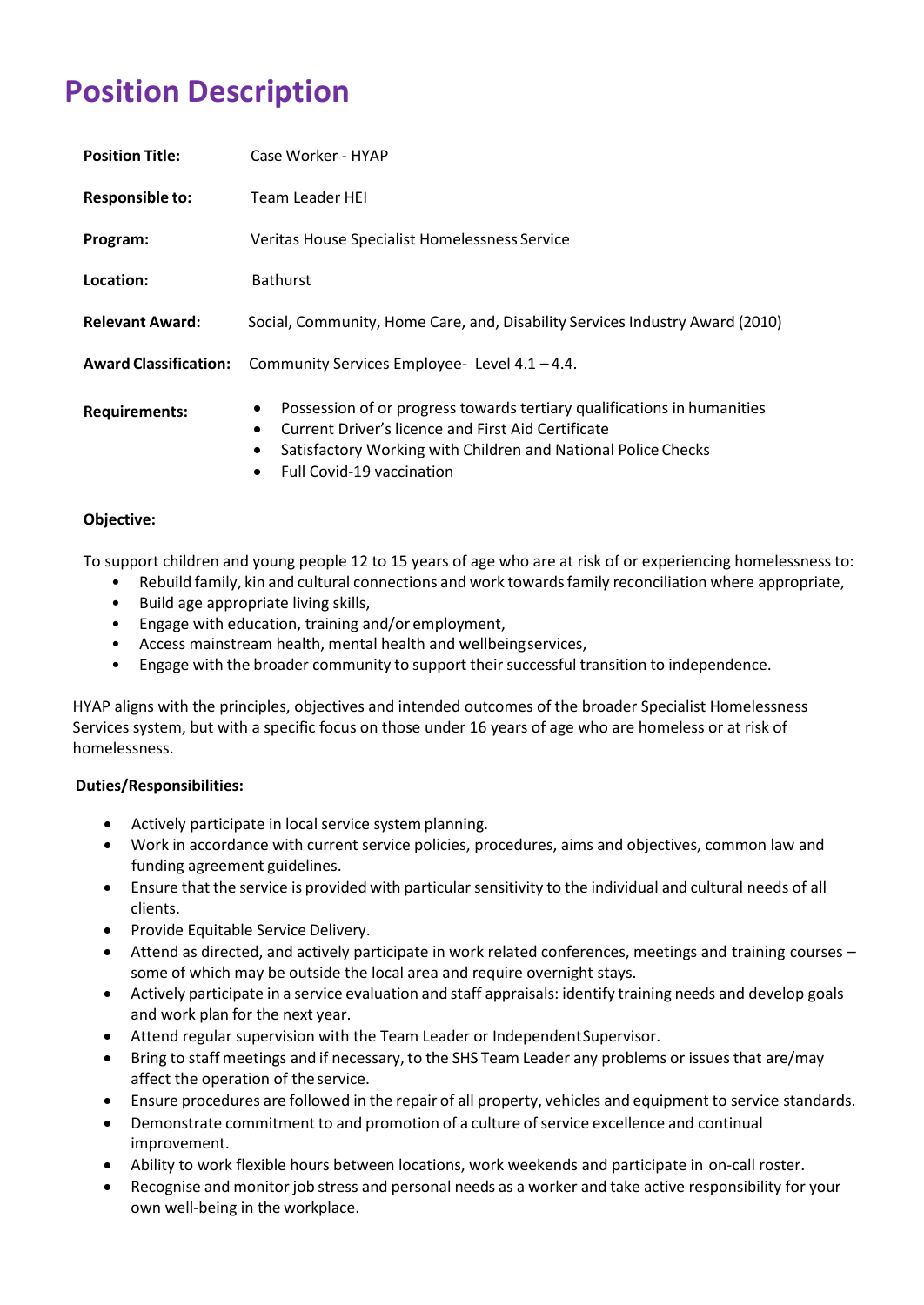- Unsu[pervised contact / work with childrenand their families will be required.](http://www.docudesk.com/deskpdf/pdf-studio/buy-studio-x-now)
- W[ork within the principles of Veritas House](http://www.docudesk.com/deskpdf/pdf-studio/buy-studio-x-now) Inc.
- Other duties as required to support programs and objectives of the organisation.

## **Deliver high quality client-centred case management:**

- Provide holistic support and case co-ordinationservice
- Complete initial safety, risk and strength assessment processes
- Deliver high quality client-centred case management services including;information, initial assessment and engagement, supported referral and case coordination, case planning, casework, family mediation, building client capacity.
- Ensure the service incorporates conflict management and family mediation when working with young people, their families and communities.
- Use collaboration to generate innovative responses to client needs especially when immediate solutions are not available.
- Collaborate with other services and stakeholders to ensure holistic service delivery.
- Ensure the service is developmentally and culturally appropriate.
- Develop, document and maintain case plans in accordance with program guidelines and Practice Framework.
- Ensure clients understand their rights and responsibilities to support informed consent, client empowerment and active participation in case planning process.
- Ensure that measureable and documented case plan goals are achievable within the resources available to support the client.
- Adopt appropriate risk management practices at all times. Discuss identified risks with colleagues and supervisor.
- Monitor, transition and provide planned and mutually agreed disengagement of service plan in line with case plan.
- Create and maintain up-to-date and confidential records for all clients participating in the program.
- Regularly reflect on work practice and seek feedback

# **Collaborate with other service providers and stakeholders to provide integrated service delivery:**

- In consultation with Supervisor, promote awareness of the causes of [homelessness](http://www.docudesk.com/deskpdf/pdf-studio/buy-studio-x-now) and the early warning [signs and factor](http://www.docudesk.com/deskpdf/pdf-studio/buy-studio-x-now)s indicating that [a person may be at risk of becoming](http://www.docudesk.com/deskpdf/pdf-studio/buy-studio-x-now) [homeless.](http://www.docudesk.com/deskpdf/pdf-studio/buy-studio-x-now)
- Work closely with 'first-to-know' services (such as housing providers, [correctional](http://www.docudesk.com/deskpdf/pdf-studio/buy-studio-x-now) facilities, schools, domestic and family violence services, police, child and family services and other services) to identify people at risk of becoming homeless.
- Work in conjunction with relevant services to provide personal, emotional and practical support to people at risk of becoming homeless, enhancing wellbeing and enabling people to remain safely housed.
- Work with stakeholders to promote innovative housing solutions.
- Advocate on behalf of the clients to assist them access services and navigate the service system.
- Maintain up-to-date knowledge of relevant services, support agencies and initiatives available. Promote this knowledge and the availability of services to targetgroup.
- Establish and maintain collaborative relationships with stakeholders, brokers, subcontractors and other service providers.
- Develop and maintain strategies to provide service to isolated communities in conjunction with Supervisors.